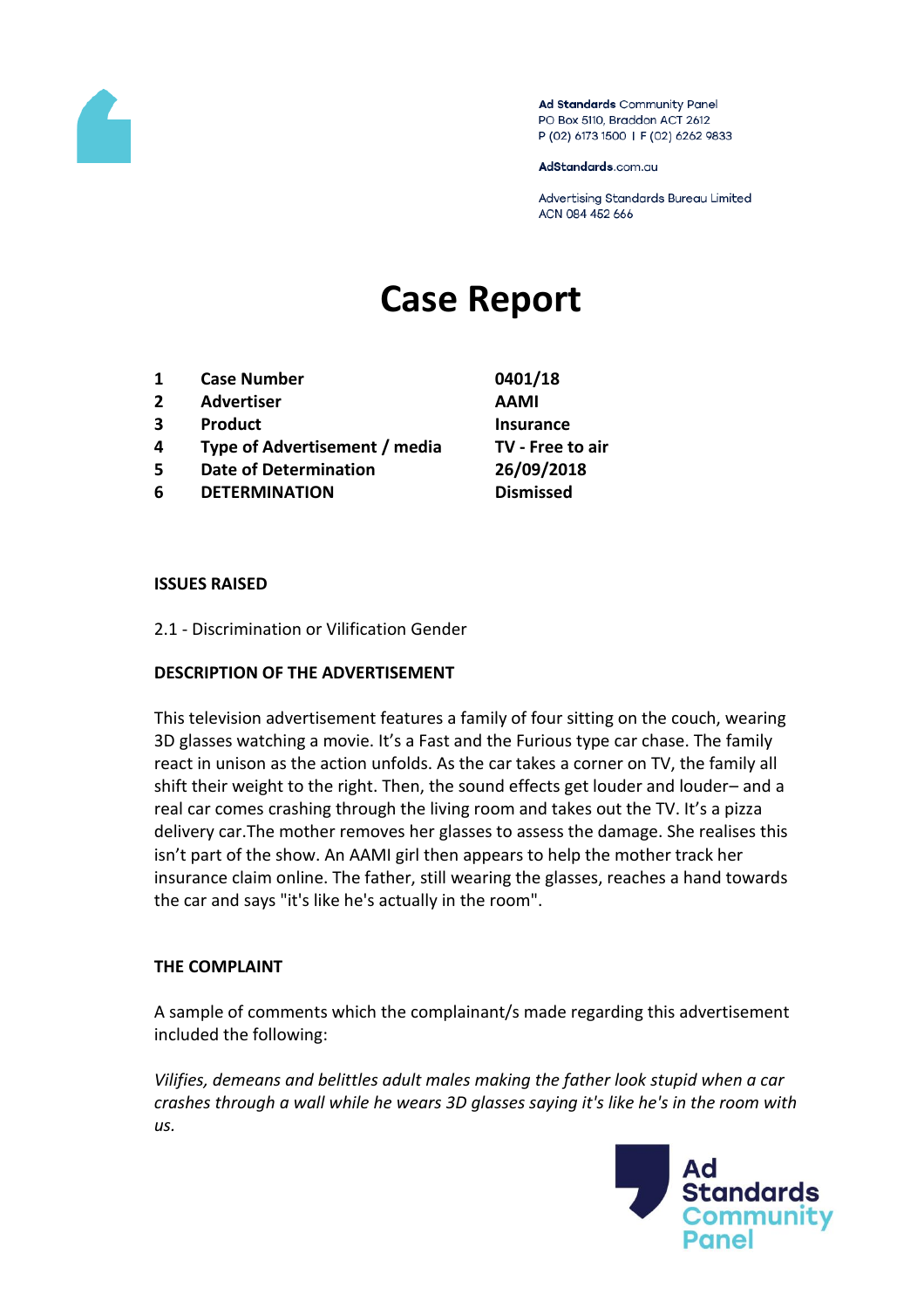

*Men are not stupid and would it have the same affect of supposedly being funny if a female said it?*

## **THE ADVERTISER'S RESPONSE**

Comments which the advertiser made in response to the complainant/s regarding this advertisement include the following:

*We would like to address the concerns and provide some commentary relating to our advertising approach in the recent '3D Movie Night' TVC, in particular section 2.6 of the AANA Code of Ethics.*

*At your request and to alleviate any other concerns, we will address all of section 2 of the AANA Code of Ethics.*

## *2.1 - Discrimination or vilification*

*At no point during any AAMI advertising do we portray people or depict material in a way which could be discriminatory, nor do we set out to vilify people or sections of the community.*

*Whilst we acknowledge the complaint received regarding our '3D Movie Night' TV advertisement, we certainly did not set out to vilify, demean or belittle adult males in any way, nor do we feel that this was a consequence or outtake from the advertisement. Often in AAMI advertising (as with a lot of other advertising) humour is used to engage with our audience and make our advertising memorable. The humour in this instance comes from the unbelievable situation the family finds themselves in, coupled with the line delivered by a character 'it's like he's actually in the room'. The humous is not related to the father character who delivers the line, as the complainant mentioned, this would be equally as funny if the mother had delivered the line, or the son or the daughter. It just so happens in this instance that the father delivers the line.*

## *2.2 - Exploitative and degrading*

*At no point during this advertisement (or any AAMI content) do we employ scenarios or actions which exploit or degrade individuals or groups of people.*

# *2.3 – Violence*

*At no point during this advertisement (or any AAMI content) do we depict violent situations, nor do we encourage violence in any shape or form, and this is reflected in our CAD rating for this particular commercial.*

## *2.4 - Sex, sexuality and nudity*

*AAMI's advertising will never include sex, sexuality or nudity.*

# *2.5 – Language*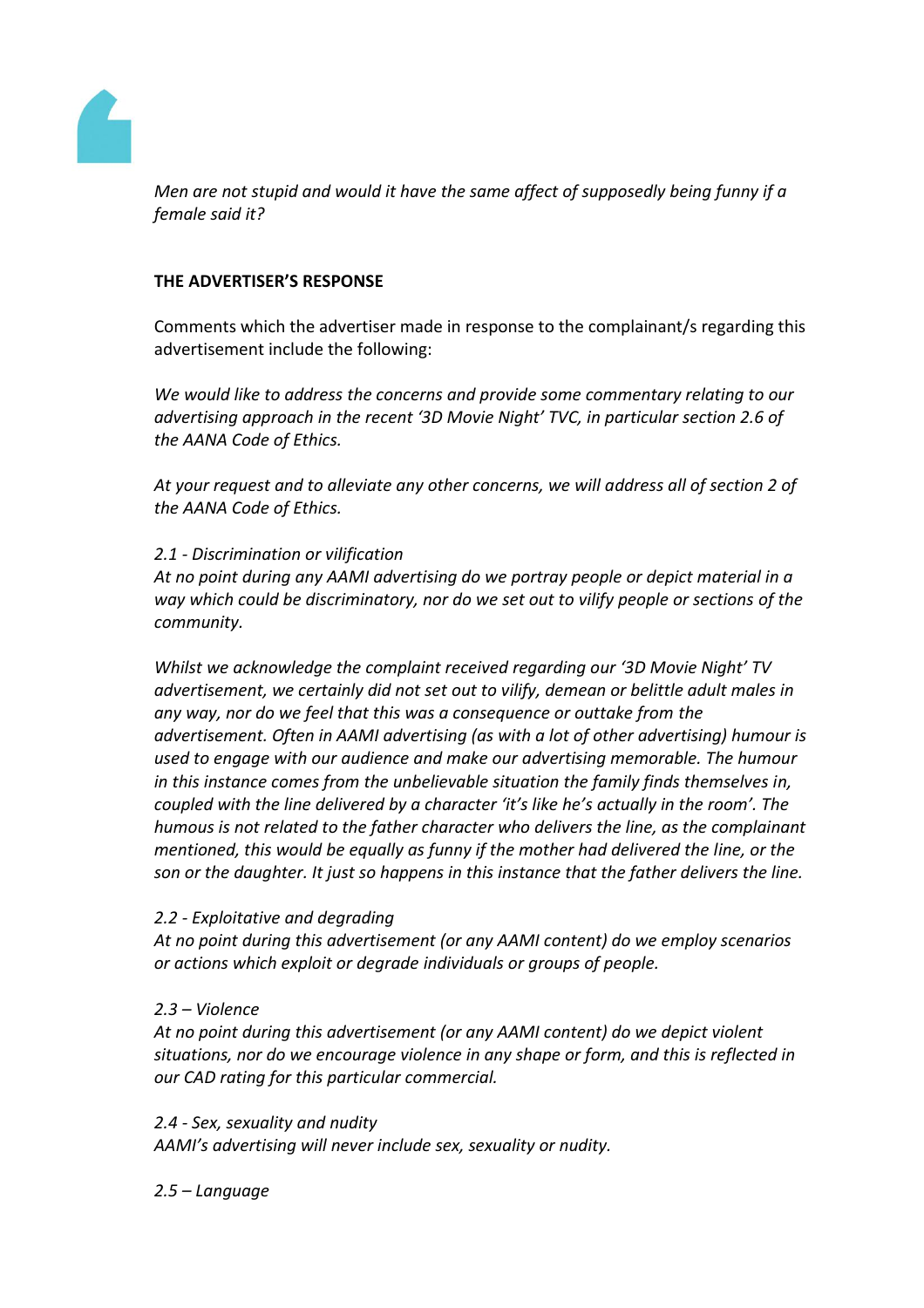

*The advertisement in question has no strong or obscene language and only uses language appropriate to the audience.*

## *2.6 - Health and Safety*

*The advertisement in question does not contain any material contrary to Prevailing Community Standards on health and safety.*

## *2.7 – Distinguishable as advertising*

*The advertisement in question is clearly distinguishable as advertising and there have been no attempts to disguise it as otherwise. This is most evident through the strong presence of the AAMI logo and branded end-frame, brand music, branded characters and the language used.*

*We take all complaints we receive very seriously so we appreciate you raising the issue with us.*

*Please feel free to get in contact should you have any questions.*

## **THE DETERMINATION**

The Ad Standards Community Panel (the Panel) considered whether this advertisement breaches Section 2 of the AANA Code of Ethics (the Code).

The Panel noted the complainant's concern that the advertisement is vilifying men.

The Panel viewed the advertisement and noted the advertiser's response.

The Panel considered whether the advertisement complied with Section 2.1 of the Code which requires that 'advertisements shall not portray or depict material in a way which discriminates against or vilifies a person or section of the community on account of race, ethnicity, nationality, gender, age, sexual preference, religion, disability, mental illness or political belief.'

The Panel noted that this television advertisement features a family watching a 3D movie when a pizza delivery car drives through the wall behind the TV. The mother removes her glasses and an AAMI employee arrives to help assess the damage. The father reaches a hand towards the car and comments, "It's like he's really in the room".

The Panel noted the complainant's concern that the advertisement vilifies, demeans and belittles adult males.

The Panel noted the Practice Note to Section 2.1 provides the following definitions: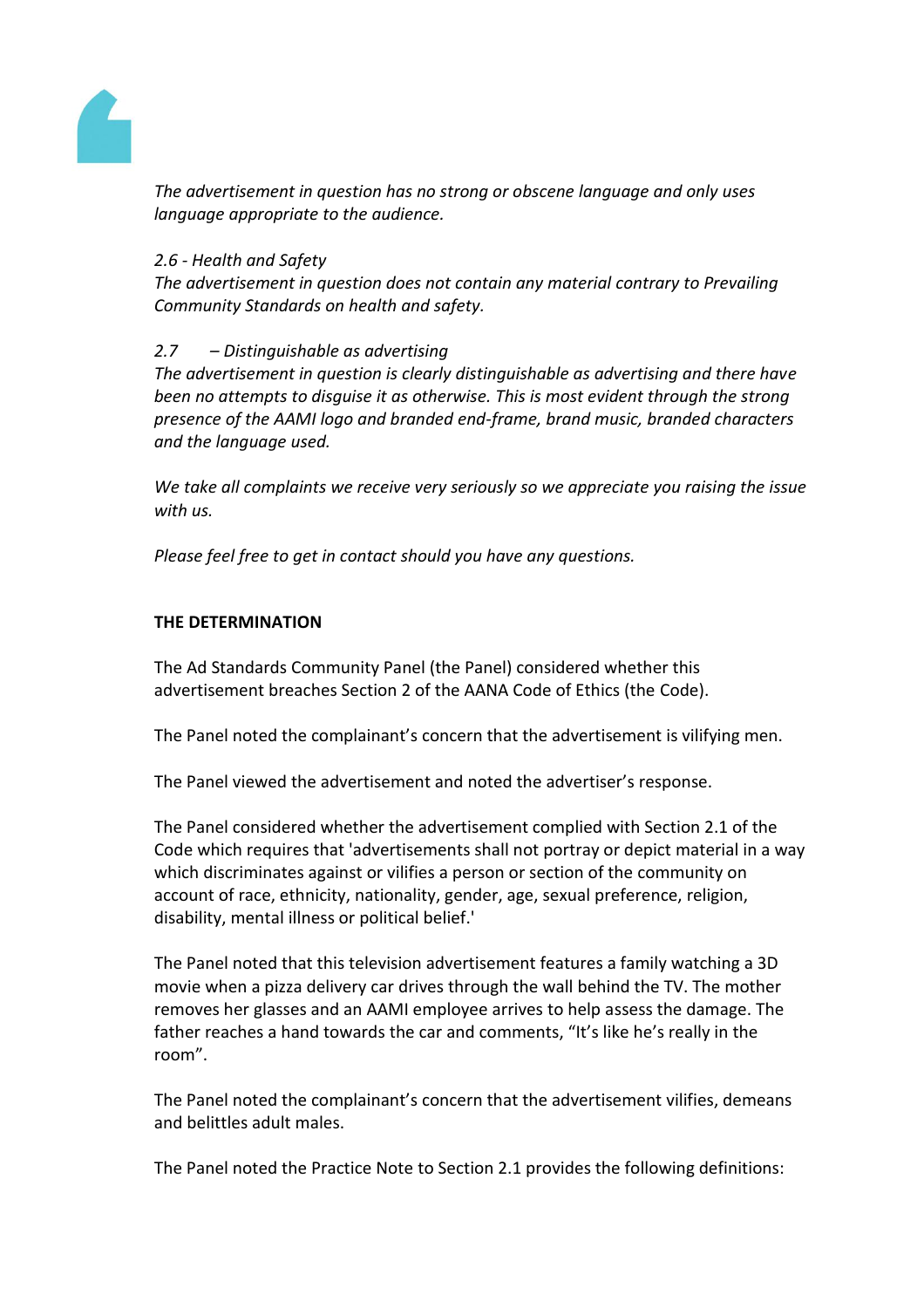

"Discrimination – unfair or less favourable treatment.

Vilification – humiliates, intimidates, incites hatred, contempt or ridicule."

The Panel considered that the scenario in the advertisement was unrealistic and unlikely to be taken seriously by most members of the community.

The Panel considered that the man in the advertisement wasn't seen to represent all adult males, rather he was a single character making a humorous comment.

The Panel considered that the humour in the advertisement was from the comment itself, and was not related to the gender of the person making the comment.

The Panel considered that the man was not shown to receive unfair or less favourable treatment, and while he was shown in a humorous light, he was not humiliated or ridiculed because of his gender.

The Panel considered that the advertisement did not portray or depict material in a way which discriminates against or vilifies a person or section of the community on account of gender and determined that the advertisement did not breach Section 2.1 of the Code

Finding that the advertisement did not breach any other section of the Code the Panel dismissed the complaint.